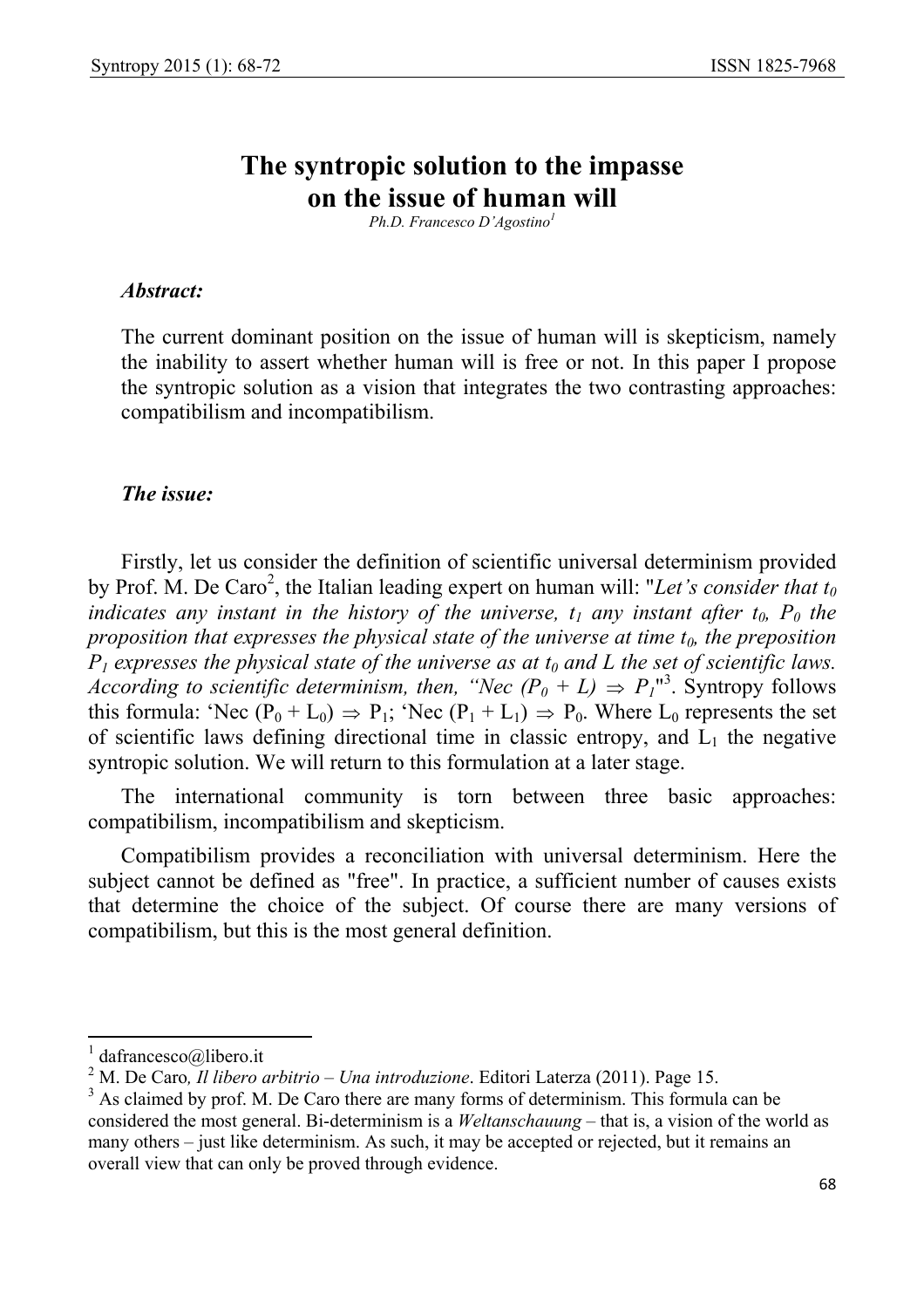On the opposite side stand the liberal, indeterministic incompatibilists who claim that will implies a fully imponderable freedom that does not respond to scientific universal determinism.

Skeptics, however, believe that the issue of human will is irresolvable. The matter is unquestionably conflictual and there exists strong evidence in favor of each approach as well as weaknesses that bring into discussion both compatibilism and incompatibilism. The third approach, instead, being skeptic by its very nature, is not subject to weaknesses.

I will now proceed with analyzing the weaknesses.

Compatibilism argues that the subject has several choices that are deterministic by nature. On the other hand, incompatibilists following scientific universal determinism claim that choice is an illusion and does not provide any kind of choice. In practice, the subject will do only what lies within the scope of his possibility. The weak point of the liberalist approach, instead, is the issue of *control*. Freedom seems similar to randomness, but if freedom is random then the individual is not free.

Skepticism is currently the most popular approach as it claims that we do not have the capacity to truly understand the issue.

This is the current situation on the problem of human will, which poses a big impasse.

## *The syntropic solution:*

In 2012, an article on physics was published which casually dealt with the issue of human will<sup>4</sup>. The article proposed a "function" that would integrate intelligent compatibilist and incompatibilist elements in a differential equation.

 4 S. Hossenfelder, *The free will funtion*. History and Philosophy of Physics (2012).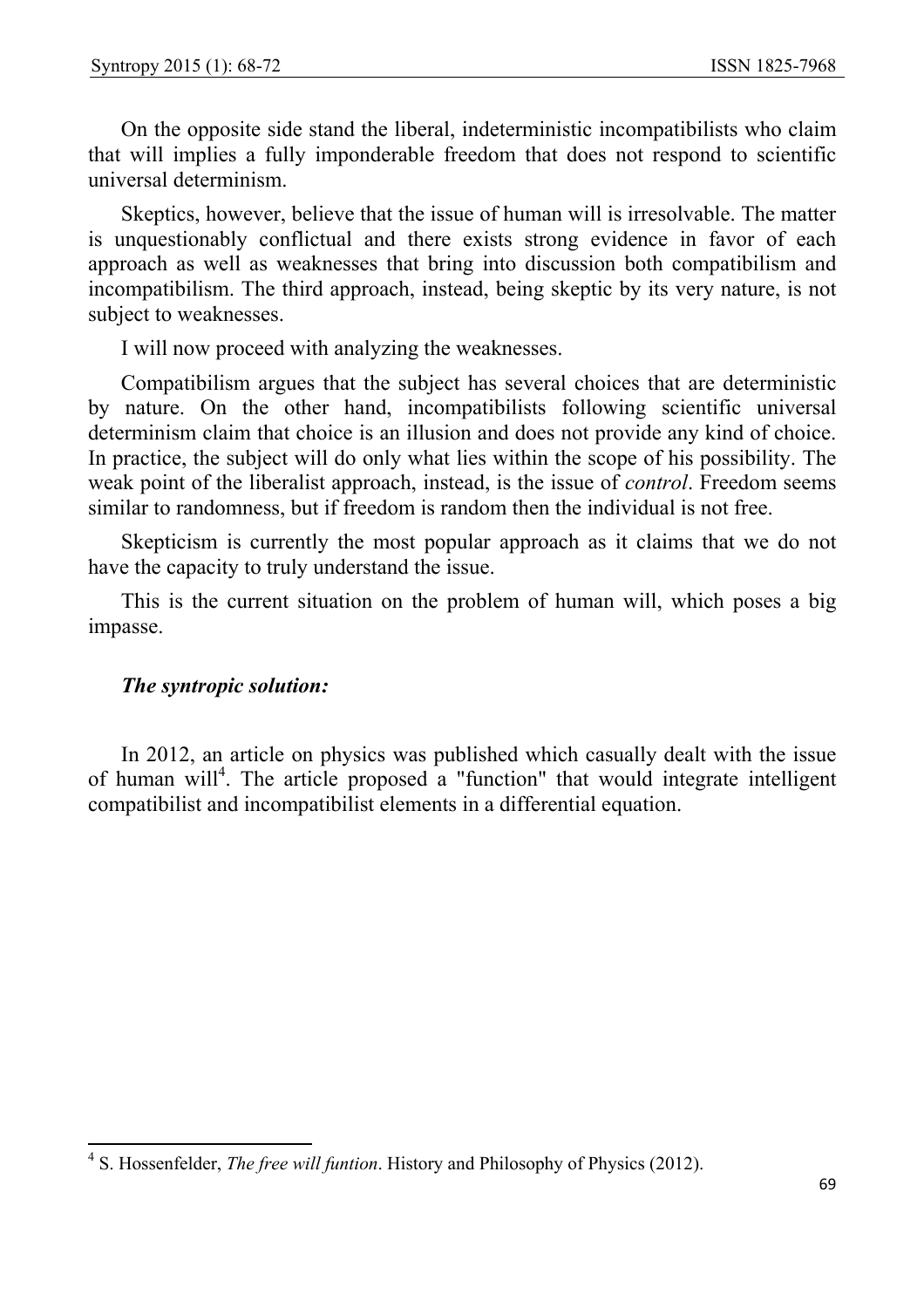

Fig. 1: Progression of human will.

By looking at the equation above, one can easily understand that the verse is directional and determined, but not deterministic. The function meets the nodes and can follow many variants, while its tail is perfectly determinable<sup>5</sup>. This solution, however, runs into the same impasse as incompatibilism, namely, is the choice between nodes random? If that is the case, then the equation provides no progress with respect to the impasse encountered by incompatibilism.

I therefore opted for a syntropic solution that completely solves this problem. The orientation of the subject in the choice is pointed backwards due to the anticipated potentials, as shown in the figure below:

 5 F. D'Agostino. *Il libero arbitrio – una visione scientifica COMPENDIO*. Narcissus (2015).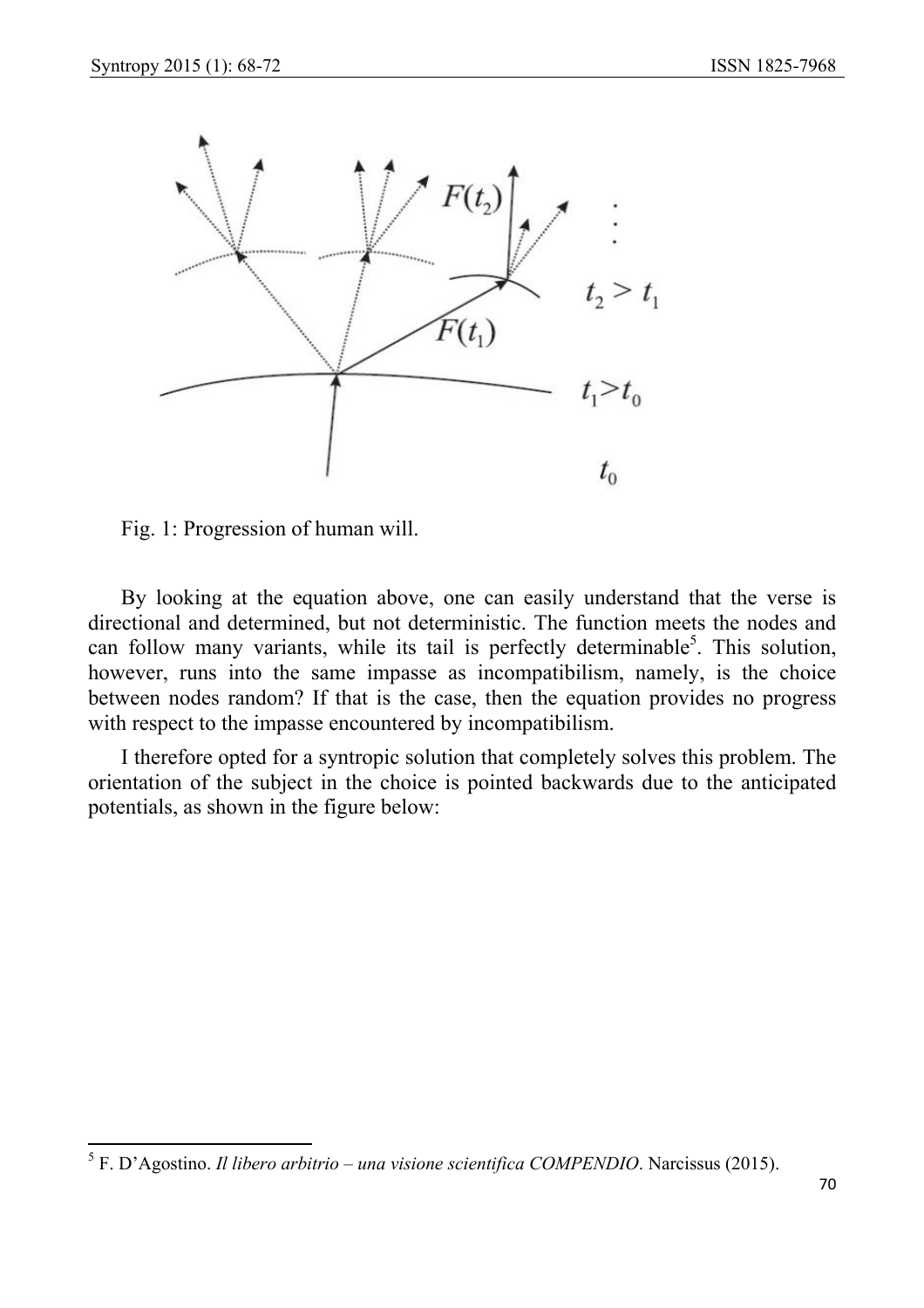

Fig. 2 retrocausality action.

By looking at the arrow, we see that it starts from the bottom to arrive to a node where retrocausality then directs it toward an array of possible branches. This setting possesses characteristics that are both compatibilist and incompatibilist as it provides a tight determinism oriented ahead but also a "free" solution, namely the one in which the subject is oriented by the anticipated potentials that eliminate the possibility of randomness.

In reality, free will does not exist!

Will is not free because potential anticipatory factors resolve with a high-level emergency solution the issue of choice. I am currently trying to determine where these anticipatory solutions are produced and I am also studying dreams with the method of lucid dreams. However, it is still too early to draw any conclusions.

#### *Developments:*

If I carry out an action and receive an information from the future, I will "feel" how to act in the best possible way from a syntropic perspective. I will consequentially choose a direction that is already written in the future but of which I am aware and at once directed by. This can lead to two situations: